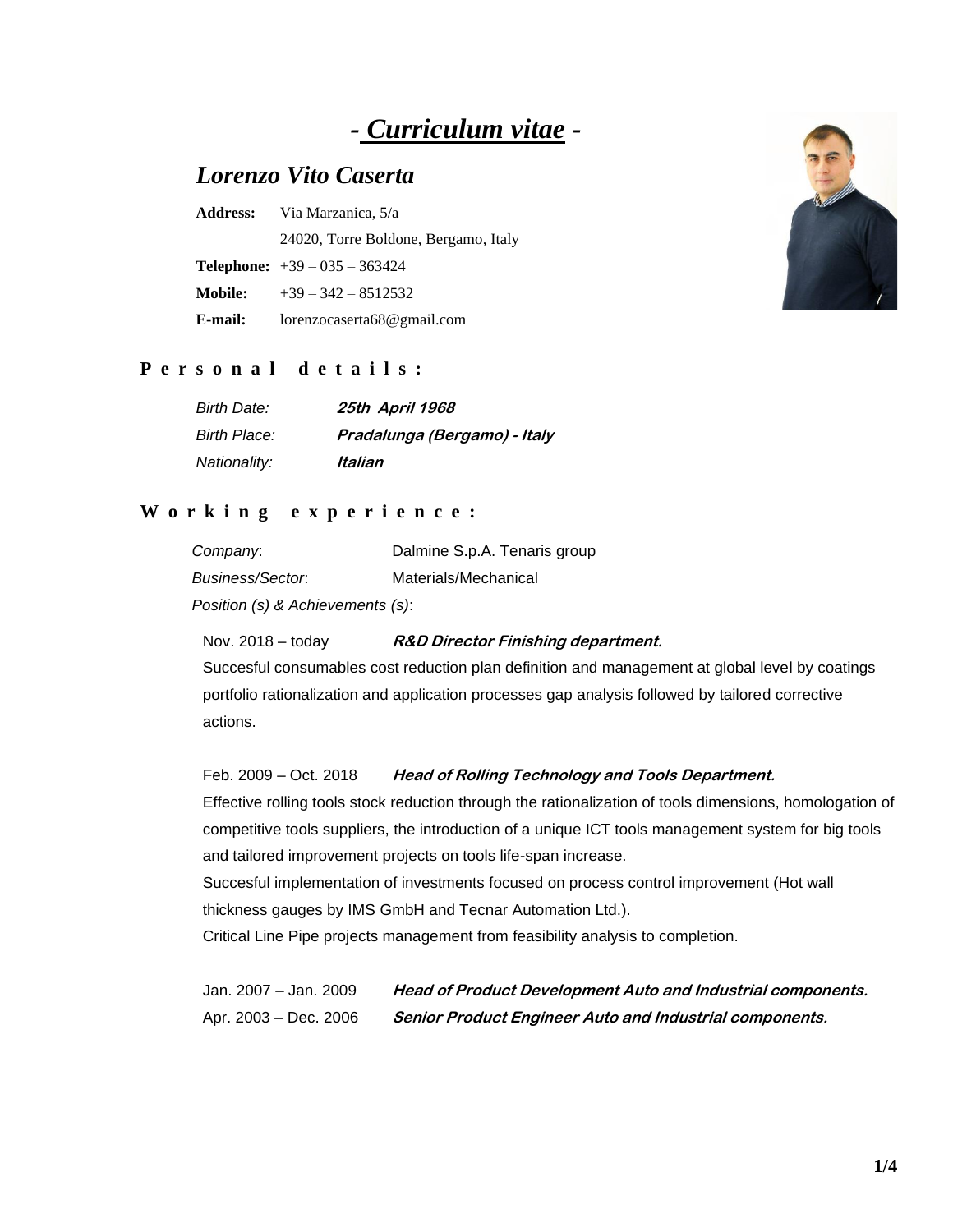Succesful completion of new products development projects with key accounts: Caterpillar and Autoliv. Projects included the qualification of suppliers for accessories and services, selection of equipments to install and definition of lay-out and relevant manufacturing/quality procedures. Qualification by the customers and authorization for series production concluded the activity.

*Company*: Agusta S.p.A. *Business/Sector*: Aeronautical *Position (s) & Achievements (s)*:

#### Sep. 2002 – Mar. 2003 **Avionics Flight Test Engineer.**

Co-Responsible for the flight-testing of the Avionics Mission System of the NATO Frigate Helicopter NH90. Flight-testing of avionics device for EH101 and A129 military helicopters.

#### Jun. 2001 – Aug. 2002 **Avionics Engineer.**

Contacted by Agusta Aerospace Company (Philadelphia - USA). Transferred to Bell Helicopter Textron, Dallas-Fort Worth - USA, to join the BA609 Tilt Rotor JV program. Co-Responsible for the Auditing and Testing of the Electric Bench of the BA609 VMSIL (Vehicle Management System Integration Laboratory).

*Company*: Dalmine S.p.A. *Business/Sector*: Materials/Mechanical *Position (s) & Achievements (s)*:

Jan. 1999 – May 2001 **Process Control Engineer Cold Drawing PU.** Succesful development trials and production start-up of several new automotive products. Succesful installation and ramp up of machines for cutting pipe components.

Sep. 1997 – Jan. 1999 Production Manager steel tubes hot rolling PU.

Responsible of the big dimension seamless steel pipes production unit. Organization of production schedule and organization (weekly shifts scheduling, duties assignment and management of 75 people over 3 shifts/day). Upgrade of rolling practices and continuous improvement for rolling line capacity enhancement by operative interruptions reductions.

Jul. 1996 – Aug. 1997 **Maintenance Engineer.** Participation to a globally launched maintenance practices improvement project.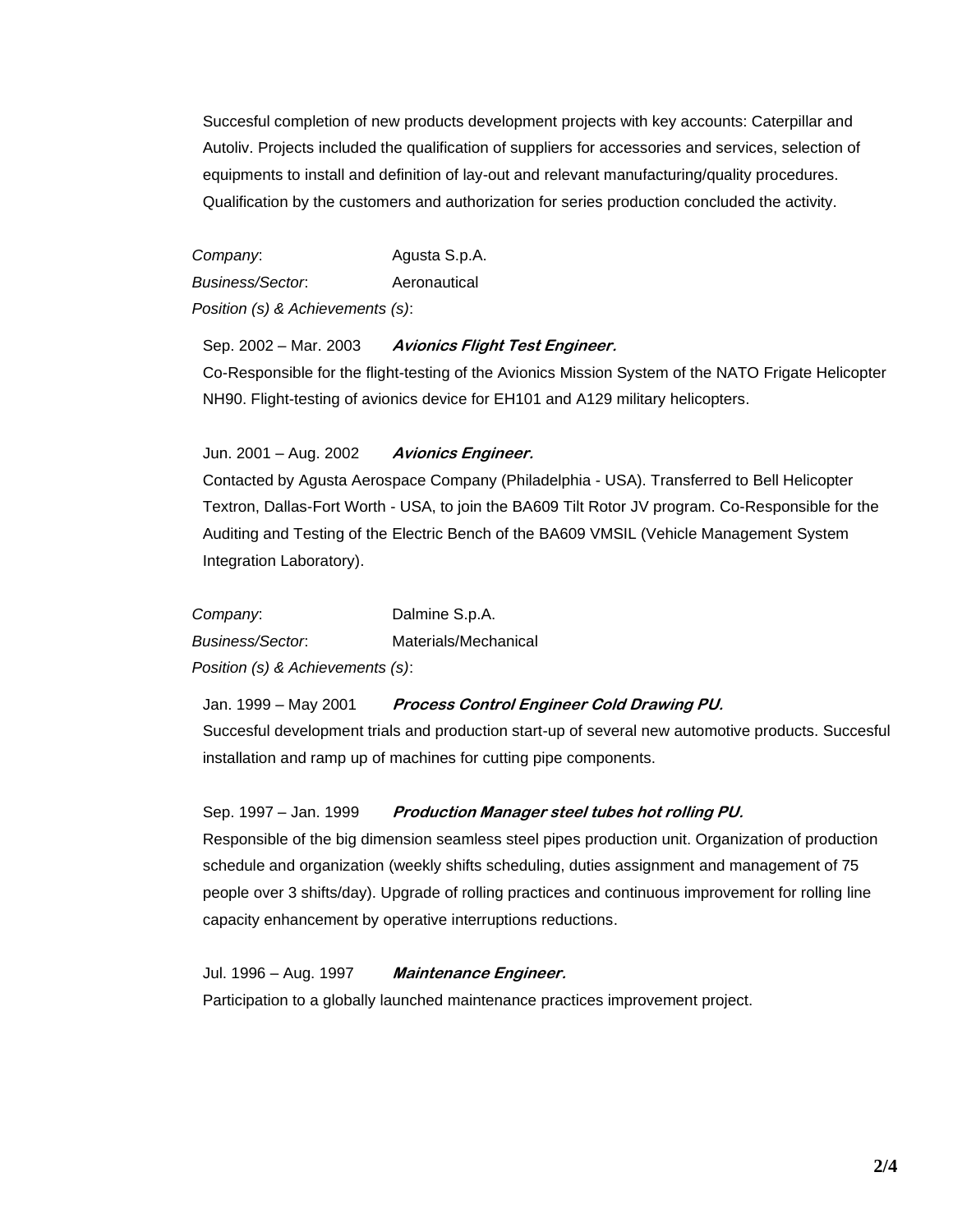#### **E d u c a t i o n & T r a i n i n g :**

#### *Post-degree studies:*

**MIP School of Business (Milan, Italy). 2015-2017 Executive MBA Votation 110/110.**

*University:* 

**Politecnico di Milano (Milan, Italy). 1987/88 – 1994/95 Master Degree in Aeronautical Engineering Votation 94/100.**

#### **L a n g u a g e s :**

| Italian | Mother-tongue |
|---------|---------------|
| English | Proficient    |
| Spanish | Professional  |

# **P r o f e s s i o n a l s k i l l s & c o m p e t e n c e s :**

Recognized skills for managing and completing complex industrial projects, characterized by limited resources, rigorous scheduling and market uncertainties. Capable of seizing opportunities for improvement not evident during the planning and initiation phase. Good coordination skills and team building in multicultural contexts.

#### **O t h e r s k i l l s & c o m p e t e n c e s :**

- Private Pilot License with IFR rating according to FAA FAR Part. 61
- Boat License for navigation over 12 Nautical Miles
- Radio Amateur License
- Italian Driving Licenses A, B

Jorcy Ut Conste

*Bergamo Italy - October 2020 Lorenzo Vito Caserta*